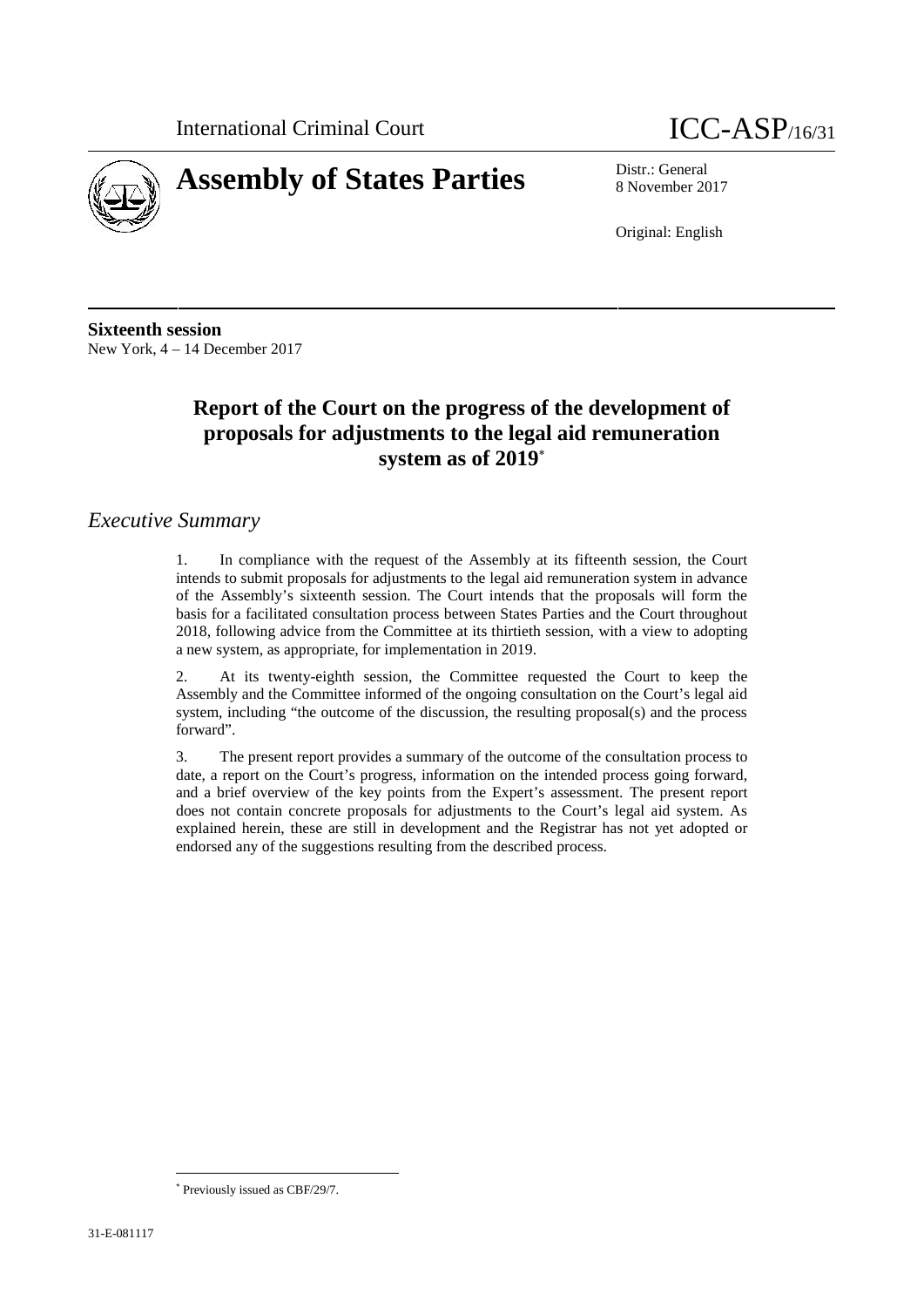# **I. Introduction**

1. At its fifteenth session, the Assembly of States Parties ("the Assembly") acknowledged "the Court's efforts to continue implementing the legal aid remuneration policy" but stressed "the need for continuous monitoring of the efficiency of the legal aid system to uphold and strengthen the principles of the legal aid system, namely fair trial,  $\overrightarrow{objectivity}$ , transparency, economy, continuity and flexibility".<sup>1</sup> The Assembly requested the International Criminal Court ("the Court") "to reassess the functioning of the legal aid system and to present, as appropriate, proposals for adjustments to the legal aid remuneration policy for the consideration of the Assembly at its sixteenth session".<sup>2</sup>

2. At its twenty-eighth session, the Committee on Budget and Finance ("the Committee") requested the Court to keep the Assembly and the Committee informed of ongoing consultation on the Court's legal aid system, including "the outcome of the discussion, the resulting proposal(s) and the process forward".<sup>3</sup>

3. Since the last review of the Court's legal aid system in 2012, numerous cases have fallen under the Court's current legal aid policy. This has allowed the Court to identify the

strengths and weaknesses of the current system and provided an opportunity to assess it.4. The Registrar is mindful that any proposals to adjust the Court's legal aid system require ensuring that the principles of equality of arms, objectivity, transparency, continuity and economy are met in a balanced and appropriate manner. The Registrar is also conscious that presenting concrete proposals for adjustments to the Court's legal aid system requires thorough discussion and a comprehensive review of experience to date. For this reason, the Registrar has engaged in in-depth consultations with experts, civil society, counsel and bar associations as part of the assessment process. Any proposals resulting from this discussion will in turn require careful consideration by the Committee, for any financial implications, and by the States Parties to ensure that the principles of equality of arms, objectivity, transparency, continuity and economy are met.

5. The present report provides information concerning the Court's process in assessing the functioning of the current legal aid system.<sup>4</sup> It provides a summary of the outcome of the consultation process to date and information on the intended process going forward, but does not contain concrete proposals for adjustments to the system. This is currently under consideration and with the Registrar. The Court intends to submit proposals to the Assembly in advance of its sixteenth session. The Court hopes that the proposals submitted will trigger a consultation process between States and the Court in 2018, following advice from the Committee at its thirtieth session on any financial implications of the proposals. The aim is to have any adjustments to the legal aid system adopted by the Assembly, as appropriate, at its seventeenth session, for implementation in 2019.

## **II. Background**

6. Under article  $67(1)(d)$  of the Rome Statute, the accused is entitled to legal assistance without payment if he or she lacks sufficient means to pay. Legal assistance paid by the Court covers all costs reasonably necessary for an effective and efficient defence. The obligation of the Court relating to the rights of the defence are further elaborated in the various rules and regulations of the Court, which set out in particular the Registrar's obligation to provide defence counsel with support, assistance and information.

7. Rule 90 of the Rules of Procedure and Evidence also sets out, among others, the procedure for ensuring effective representation of victims in Court proceedings, including the provision of financial assistance for legal representation if victims lack the necessary means to pay.

<sup>1</sup> *Official Records of the Assembly of States Parties to the Rome Statute of the International Criminal Court, Fifteenth session, The Hague, 16-24 November 2016* (ICC-ASP/15/20), vol. I, part III, ICC-ASP/15/Res.5, section K, para. 64.<br><sup>2</sup> *Official records … Fifteenth session … 2016* (ICC-ASP/15/20), vol. I, part III, ICC-ASP/15/Res.5, annex I,

para. 8.

 $3$  ICC-ASP/16/5, para. 29.<br> $4$  The Report also responds to the Committee's pre-session queries dated 11 July 2017 and 28 August 2017.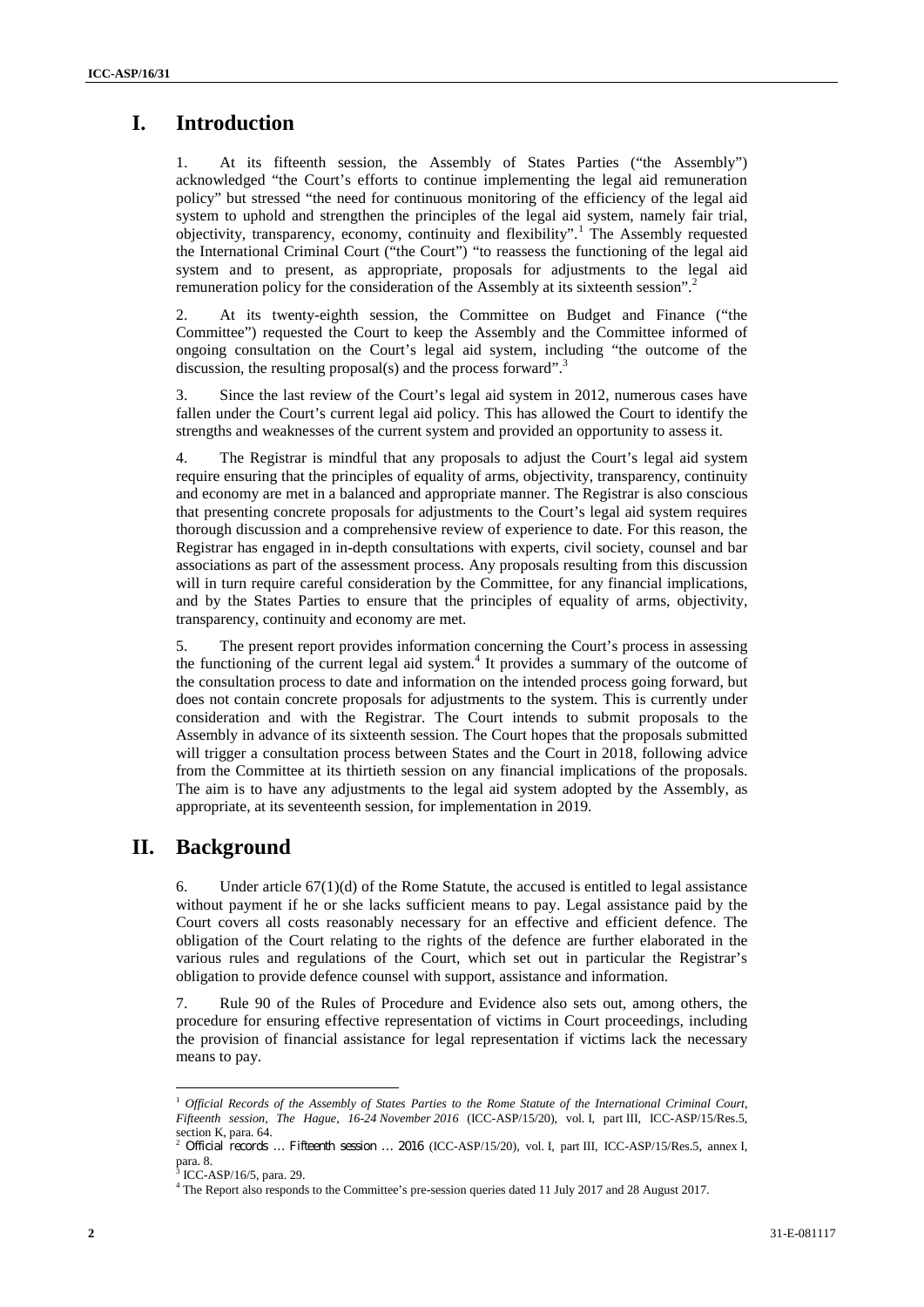8. In August 2004, at the Committee's third session, the Court proposed a legal aid scheme "aimed at ensuring respect for equality of arms while taking due care to keep costs at a minimum".<sup>5</sup> In 2007, the Court reported to the Assembly on the operation of the Court's legal aid system and made a number of proposals for amendment. The system that was adopted contained some of the principal components of the Court's current legal aid policy: a core legal team, an investigations budget, compensation for professional charges and payment procedures.

9. In December 2011, the Assembly requested the Court to make proposals for adjustments to its legal aid policy and provided a minimum financial target to be met for the 2012 approved budget.<sup>6</sup> The Assembly requested the Bureau to decide on the implementation of the revised legal aid system before 1 March 2012 with a view to allowing it to be implemented as of 1 April 2012 in cases already before the Court as well as in future cases.

10. Following the "Decision of the Bureau on Legal Aid" in 2012, remuneration for counsel was reduced by almost 25 per cent. Reductions were justified on the grounds that payment based on gross salary equivalents in the Office of the Prosecutor (OTP) was being duplicated by granting compensation for professional charges. Thus, payment was adjusted on the basis of net salary equivalents of counterparts in the OTP. The system was also modified to ensure that only professional charges<sup>7</sup> actually incurred would be reimbursed upon verification, rather than the uplift for professional charges being provided automatically. Before 2012, the professional charges uplift was a maximum of 40 per cent for counsel and associate counsel and 20 per cent for legal assistants and case managers. From 2012, this was reduced to a maximum of 30 per cent and 15 per cent, respectively.

11. It has been widely acknowledged that the review process resulting in the 2012 legal aid system would have benefited from a longer time frame for consultation. This would have allowed sufficient and meaningful discussions to be held with counsel, the legal community, civil society organizations and experts in advance of concrete proposals being presented to the Committee and the Assembly for review and adoption.

### **III. Current process**

12. In response to concerns raised by counsel, civil society and bar associations that changes made to the Court's legal aid system in 2012 were made progressively without an opportunity for a meaningful comprehensive consultation on their overall impact, the Assembly requested the Court in November 2013 to undertake a comprehensive assessment of the 2012 legal aid system and to engage independent experts to reassess its functioning. Specifically, the Assembly requested that the Court report within 120 days following the first judicial cycle, i.e. on conclusion of the reparations phase in *Lubanga*.<sup>8</sup>

13. On 3 March 2015, the Appeals Chamber delivered its judgment on the Trial Chamber's decision on reparations in *Lubanga*. The Appeals Chamber amended the Trial Chamber's reparations decision and ordered the Trust Fund for Victims to prepare a draft implementation plan for further consideration by the Trial Chamber.

14. Following the Appeals Chamber's judgment on reparations in *Lubanga* in March 2015, the Registrar accepted a proposal from the International Criminal Justice Consortium (ICJC) for it to assess, on a *pro bono* basis, the functioning of the Court's legal aid system. The ICJC's assessment was completed on 27 October 2015. The ICJC reported to the Court

<sup>5</sup> *Report to the Assembly of States Parties on options for ensuring adequate defence counsel for accused persons*, ICC-ASP/3/16, of 17 August 2004; annex 2 was updated by document ICC-ASP/4/CBF.1/8, of 15 March 2005 (public version ICC-ASP/5/INF.1, of 31 October 2006).<br><sup>6</sup> Official Records... Tenth session...2011 (ICC-ASP/10/20), vol. I, part III, ICC-ASP/10/Res.4.

Reimbursements for professional charges are meant to cover expenses directly related to representation,

including bar fees, Chambers' fees, office expenses, pension, health care and taxes.<br><sup>8</sup> "With regard to Legal Aid, [...] requests the Court to, in support of the on-going reorganization and streamlining of the Registry, engage independent experts to reassess the functioning of the legal aid system and to report on its findings to the Bureau within 120 days following the completion of the first full judicial cycles. Such reassessment should pay special regard to the determination of indigence and the resources required for the legal representation of victims, including the ability of counsels to consult with victims". (*Official Records…Twelfth session…2012* (ICC-ASP/12/20), vol. I, part III, ICC-ASP/12/Res.8).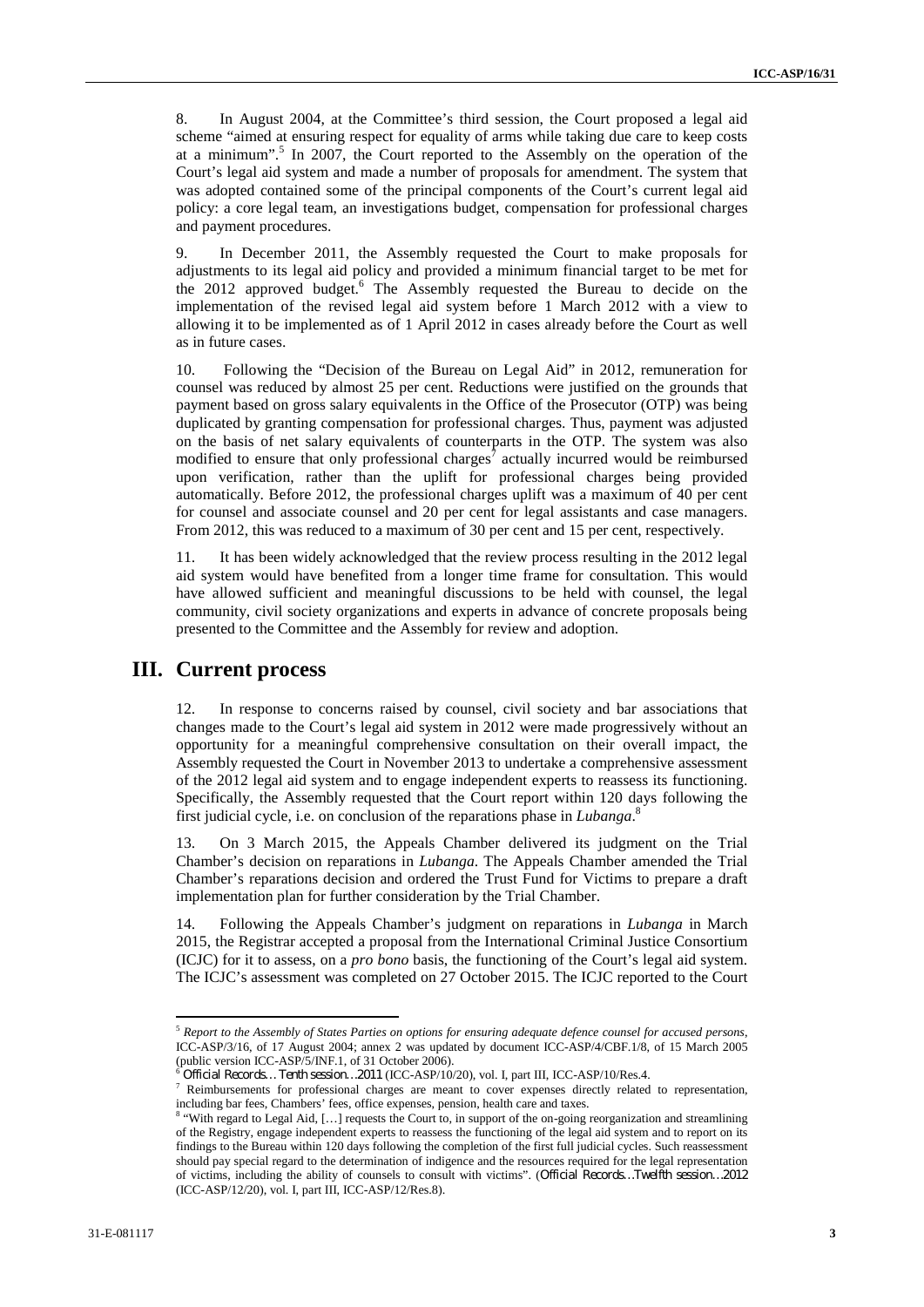that it would only submit its assessment to the Court; recommendations for any proposed changes to the system would be provided by request, if at all, at a later date.

15. In light of the continued judicial activities in the reparations phase of *Lubanga* in 2015, the Assembly, at its fourteenth session, reiterated its request that the Court report on its assessment of the 2012 legal aid system within 120 days following the first judicial cycle.<sup>9</sup>

16. At its fifteenth session in 2016, with reparations activities in *Lubanga* still ongoing, the Assembly acknowledged "the Court's efforts to continue implementing the legal aid remuneration policy" and "the need for continuous monitoring of the efficiency of the legal aid system to uphold and strengthen the principles of the legal aid system, namely fair trial, objectivity, transparency, economy, continuity and flexibility". The Assembly requested the Court "to reassess the functioning of the legal aid system and to present, as appropriate, proposals for adjustments to the legal aid remuneration policy for the consideration of the Assembly at its sixteenth session". Notably, the Assembly's reformulated request to assess the Court's legal aid system was no longer tied to the conclusion of the reparations phase in *Lubanga*.

17. Initial research and insight offered by the ICJC in 2015 provided a foundation for the Court's engagement of a second independent expert ("Expert") to provide both an assessment ("Assessment Report") of the Court's legal aid system and concrete recommendations for improving it. Importantly, the Assessment Report provided a comparative analysis of the legal aid systems in other international criminal tribunals and a number of specific and concrete recommendations based on that analysis. In conducting the assessment, the Expert sent questionnaires to relevant persons in the International Criminal Tribunal for the former Yugoslavia (ICTY), the Mechanism for International Criminal Tribunals (MICT), the Special Tribunal for Lebanon (STL) and the Extraordinary Chambers in the Courts of Cambodia (ECCC) to receive information for a cost comparison of the Court's legal aid system with other international tribunals. The analysis was detailed in the Assessment Report. The Expert also met with Court staff in the Registry and Presidency, independent lawyers engaged in international cases at the Court and other tribunals, and sent questionnaires to counsel, legal assistants and case managers who had been or were currently engaged in cases before the Court.

18. The Assessment Report was finalized and submitted to the Registrar in January 2017. A key finding of the Assessment Report was that remuneration under the Court's legal aid policy falls significantly below legal aid remuneration at other international courts and tribunals. In addition, the Expert noted that in all other international tribunals surveyed for the purposes of the assessment, the core legal team is engaged at the time of, or just after, the initial appearance of a suspect until the end of the trial. The Expert noted that although the current legal aid policy provides for the possibility of requesting additional resources over and above the core team, the process for doing so is time-consuming and resource intensive. The Expert also observed that experience at the Court to date demonstrates that the investigations budget, with a set amount for the entirety of a case, is often inadequate. The Expert identified a number of areas in which the legal aid system could be administered more efficiently, saving both time and resources. The Expert made a number of recommendations to improve the Court's legal aid system while ensuring that the criteria of equality of arms, objectivity, transparency, continuity and economy are met in a balanced and appropriate manner.

19. To ensure the widest consultation possible, the Court contracted the Expert to develop a Concept Paper based on the Assessment Report and to identify those topics on which proposals to adjust the legal aid policy could be made. The Assessment Report and Concept Paper were published on the Court's website in May 2017. These formed the basis for a broad consultation with counsel, the legal community, civil society organizations and practitioners to give full effect to the Registrar's obligation under Rules 20(3) and 21(1) of the Rules and Procedure and Evidence. Interested participants were invited to submit written comments to the Court on the Concept Paper by 30 May 2017.

<sup>9</sup> *Official Records…Fourteenth session…2014* (ICC-ASP/14/20), vol. I, part III, ICC-ASP/14/Res.4, annex I, para. 6.c.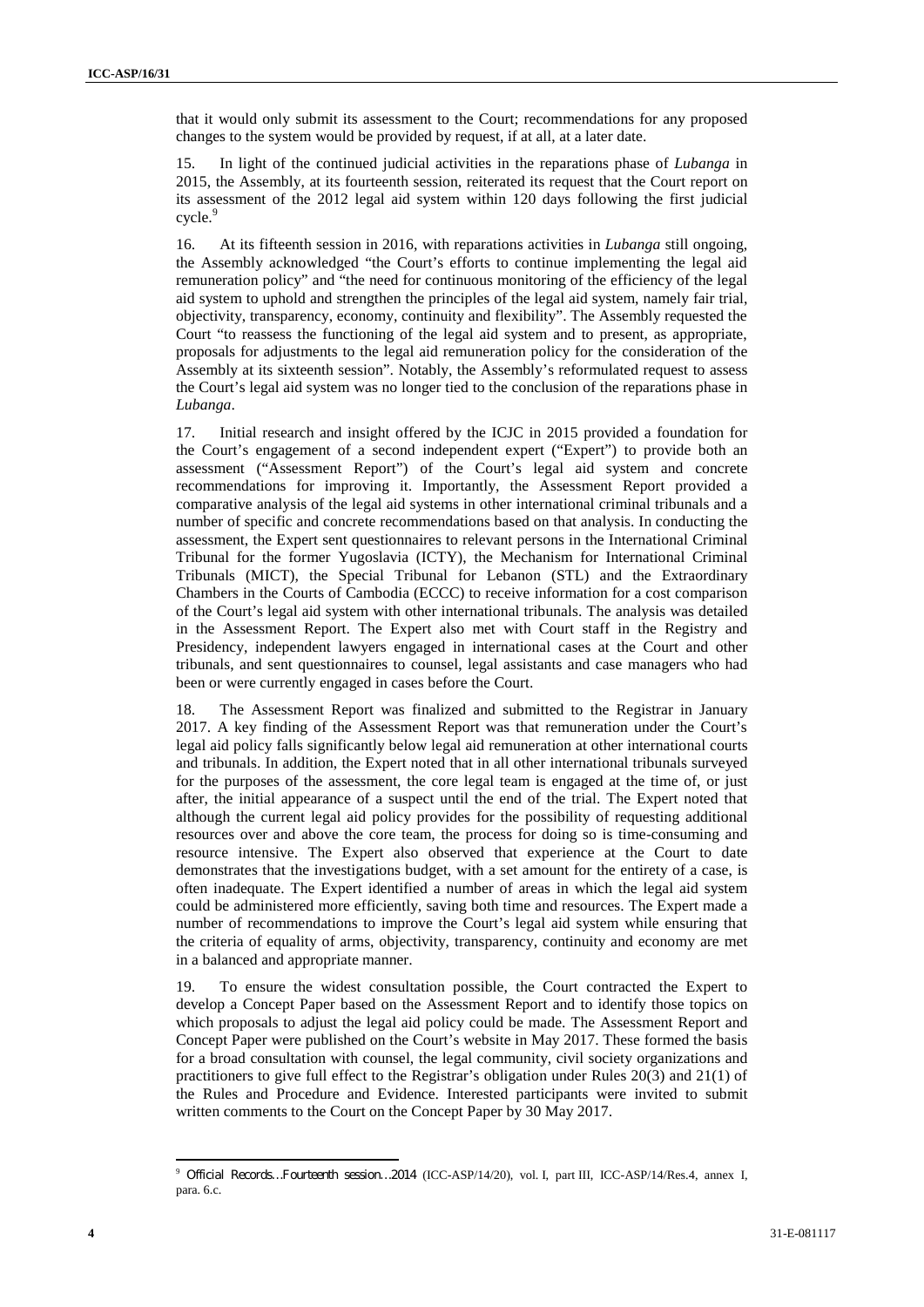20. On 19 June 2017, the Court held a one-day round-table seminar to discuss the Assessment Report and the issues identified in the Concept Paper. The discussion took place within the wider context of increasing the effectiveness of legal representation, balancing principles of justice and effective use of resources, as well as developing proposals to be presented to the Assembly. A brief summary of the discussion and comments received is set out below.

21. Following the seminar, participants were invited to submit any additional written comments no later than 3 July 2017. In total, the Court received nine written submissions before and after the seminar. A summary of points raised during the seminar and in written comments is provided below for the Committee's information.

22. Based on the input received from the Assessment Report, experts, civil society, counsel, bar associations, and practitioners, the Registrar is currently in the process of preparing a proposal, in the form of two proposed legal aid policies (one for defence and one for victims), to be presented to the Assembly in advance of its Sixteenth Session. As of the submission of this report, a preliminary draft is in the process of being prepared internally within the Registry. It has not yet been circulated for comments.

### **IV. Proposed steps forward**

23. The Court is mindful that a proper assessment of the legal aid system requires that the principles of equality of arms, objectivity, transparency, continuity and economy are met in a balanced and appropriate manner. Following its submission of proposed adjustments, the Court envisages a thorough and facilitated consultation process with States in the first half of 2018. The purpose of the consultation with States is to discuss the Court's proposals with the goal of ensuring the Court employs the best available methods to increase the effectiveness of legal representation, balance principles of justice and effective use of resources, as well as produce concrete proposals for the Assembly's consideration in 2018. In addition to the consultation process with States, the Registrar anticipates that the Court will receive additional feedback from civil society, practitioners and bar associations on the proposed draft legal aid policies after these have been submitted to the Assembly.

24. The Court envisages that a facilitated consultation process in 2018 will be informed by any recommendations from the Committee at its thirtieth session on the financial implications of the Court's submitted proposals.

25. The aim is that new legal aid policies resulting from a thorough discussion with all stakeholders will be submitted to the Assembly for adoption, as appropriate, at its seventeenth session with a view to starting implementation, if any, in 2019, in the context of the approved 2019 budget.

## **V. Summary of the discussion during the 2017 consultation process**

26. The Court's seminar of 19 June 2017 was divided into five discussion blocks: (i) remuneration; (ii) complexity and resource requirements; (iii) defence-specific issues; (iv) victim-specific issues; and (v) article 70 cases, duty counsel appointments and rule 74 advisers.

27. The event was moderated by Judge Howard Morrison. The session on defence specific issues was moderated by the Mr Richard Rogers, the expert who prepared the Assessment Report. The session on victims-specific issues was moderated by Mr Fergal Gaynor, a former victims' counsel at the Court. The event was attended by approximately 40 participants, including the Registrar and Court staff, legal practitioners with experience representing accused persons and/or victims before international tribunals and in domestic settings, representatives of civil society organizations and representatives from regional and international bar associations. Representatives from other international tribunals and from the relevant sections and independent offices of the Court were also invited to take part. The Bureau's focal point for legal aid was invited to attend. Several States expressed an interest in participating in the seminar, and ultimately one State attended.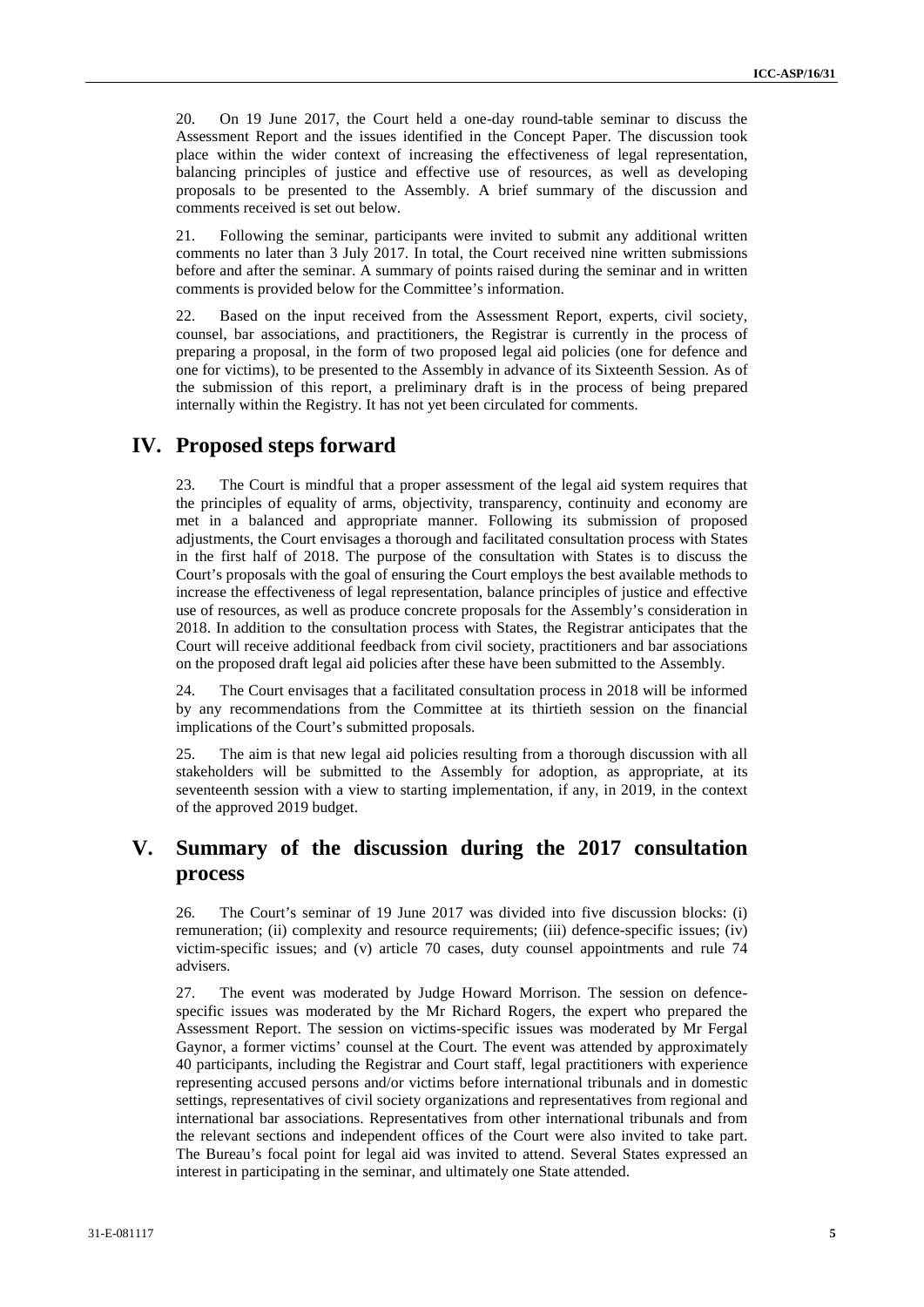28. A summary of the key points arising from the discussion and written submissions received before and after the seminar is provided below. The summary is not intended to signal the Registrar's endorsement of any aspect of the discussions; any proposals to be made by the Court are still under consideration. The summary is also not intended to provide a comprehensive account of all of the points raised in the consultations to date; rather, it aims at providing the Committee with a general overview of the parts of the discussion specifically impacting remuneration and resource allocation.

#### **A. Remuneration**

29. Participants reached a broad consensus in support of the Expert's findings on the need to adjust fee levels to ensure greater equivalence with counterparts in the OTP and at comparable international courts and tribunals, for the reasons cited by the Expert.

30. Some noted that a greater disparity in equivalence exists in the remuneration of junior staff, i.e. legal assistants and case managers. Participants considered that the "critical underfunding" of defence and victims' teams would be best addressed by adjusting remuneration levels within the range provided by the other international criminal tribunals. In addition, participants formulated a number of proposals specific to the issue of remuneration, i.e. to engage in discussions with the Host State for tax-free status for defence and victims' teams; to move toward a lump-sum system rather than a system dependent on administration and verification; or to remunerate junior members of legal teams with the same entitlements as staff of the Court, in a manner similar to the system at the STL. Of particular concern was the current system for providing compensation for professional charges. Participants suggested establishing a system of payment made automatically and on a monthly basis, instead of upon request and with the provision of supporting documentation, at the end of the year.

#### **B. Assessing complexity and resource requirements**

31. With regard to case complexity and resource requirements, participants considered whether the Court's cases were too diverse to allow for a standard formula to assess a case's complexity *ab initio.* Some considered that establishing a lump-sum system, of which complexity is a criterion, could be employed for the investigations budget or, for example, during the appeals phase of a case. In particular, participants suggested that there must be provisions in any legal aid system to account for unforeseeable potential increases in workload which could not have been budgeted for in advance. In light of this, the discussion focused on the need for ensuring flexibility in the legal aid system. In respect of victims' teams, participants supported the idea of establishing an overall budget to allow victims' representatives to adequately plan and organize case strategy in accordance with their available resources.

### **C. Victims: Team composition, overall budget, and presumption of victims' indigence**

32. With regard to victim-specific issues, participants noted that the Court's jurisprudence concerning victim participation is still in development in particular with respect to the role of victims at each phase of the proceedings. Participants also pointed out that experience so far has demonstrated that the reparations phase requires a greater contribution from victims' teams in terms of the level of resources required. Participants shared their experience that, while some phases of the proceedings may necessitate more intensive levels of client communication by victims' counsel in order to provide sufficient updates and seek instructions as live issues arise, a base level of regular communication is necessary from the beginning of victim participation until the end of proceedings (and potentially a short while thereafter). Most participants emphasized that that ensuring maximum victim participation in the courtroom requires activities to take place primarily in the field. As for a recommendation to apply a presumption of indigence to victims participating in the Court's proceedings, it was noted that currently, the process of determining indigence actually costs the Court more than it recovers, and that, thus far, all of the victims participating in cases before the Court had been declared indigent.